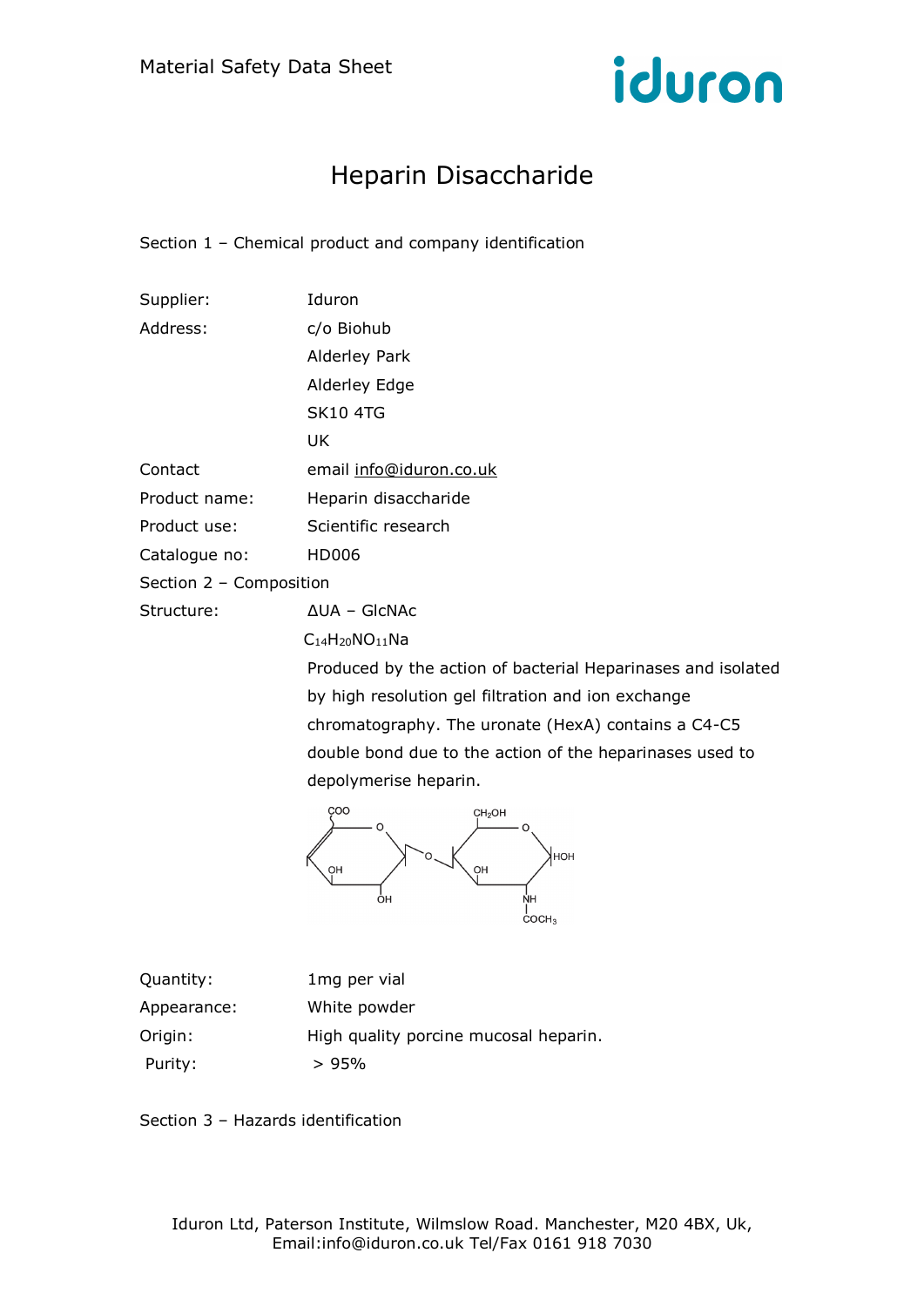

We are not aware of any toxicity associated with this product. In common with good laboratory practice the material should only be handled by qualified personnel trained in laboratory procedures and familiar with potential hazards. These products are not intended for human consumption, drug use or any form of human experimentation.

Section 4 – First aid measures

If inhaled. If breathed in, move person into fresh air. If not breathing give artificial respiration In case of skin contact Wash off with soap and plenty of water. In case of eye contact Flush eyes with water as a precaution. If swallowed Never give anything by mouth to an unconscious person. Rinse mouth with water.

## Section 5 – Fire fighting measures

Suitable extinguishing media Use water spray, alcohol-resistant foam, dry chemical or carbon dioxide. Special protective equipment for fire-fighters Wear self contained breathing apparatus for fire fighting if necessary.

Section 6 – Accidental release measures

Personal precautions Avoid dust formation. Environmental precautions Do not let product enter drains. Methods for cleaning up; sweep up and shovel. Keep in suitable, closed containers for disposal.

Section 7 – Handling and storage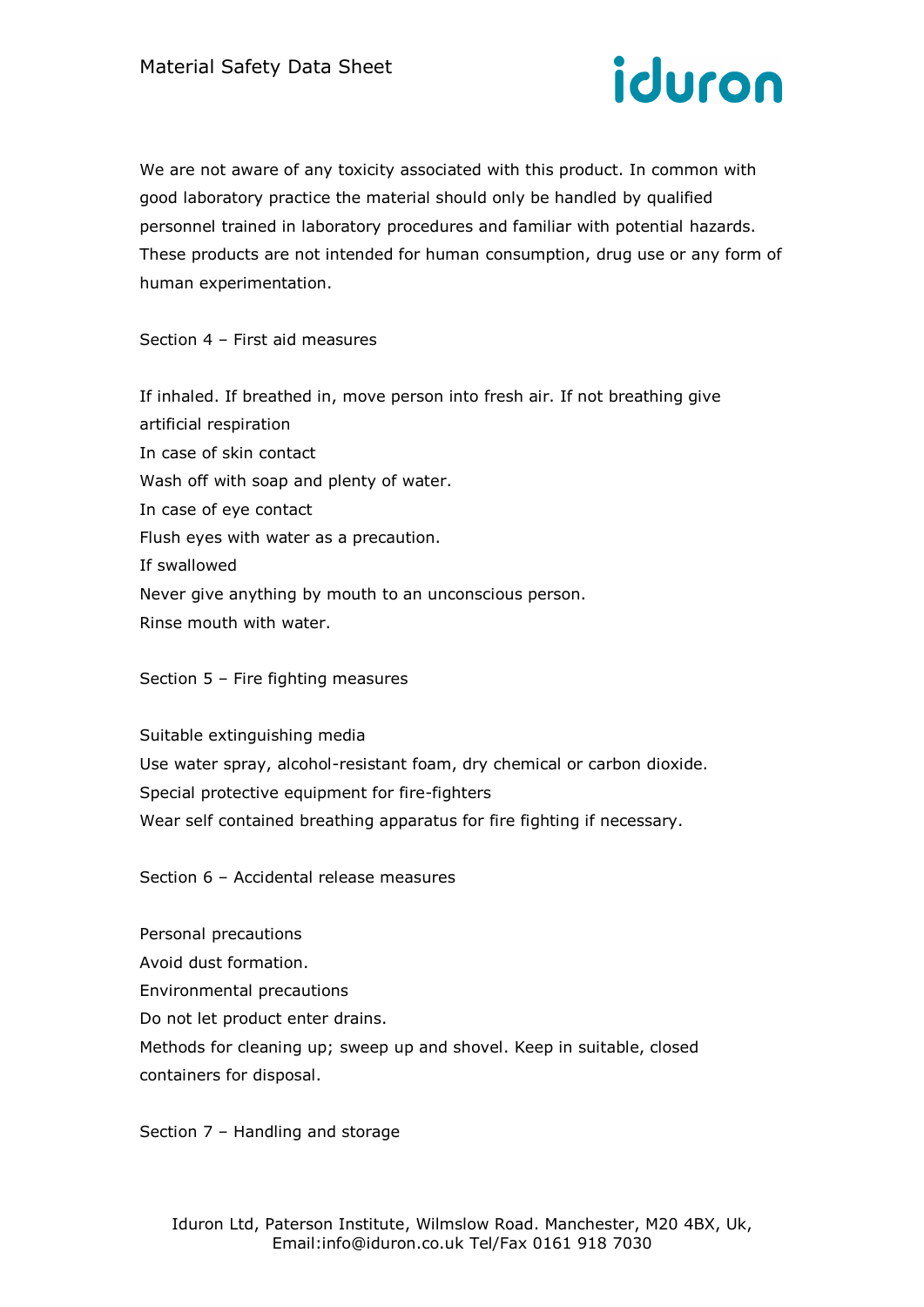

# Handling

Provide appropriate exhaust ventilation at places where dust is formed. Normal measures for preventive fire protection.

Storage

Store in cool place. Keep container tightly closed in a dry and well-ventilated place.

Recommended storage temperature: -20 °C. Hygroscopic

Section 8 – Exposure control/personal protection

Contains no substances with occupational exposure limit values. Personal protective equipment and respiratory protection: Respiratory protection is not required. Where protection from nuisance levels of dusts are desired, use type N95 (US) or type P1 (EN 143) dust masks. Use respirators and components tested and approved under appropriate government standards such as NIOSH (US) or CEN (EU). Hand protection For prolonged or repeated contact use protective gloves. Eye protection Safety glasses Hygiene measures

General industrial hygiene practice.

Section 9 – Physical and chemical properties

Appearance Form solid Safety data pH no data available Melting point no data available Boiling point no data available Flash point no data available Ignition temperature no data available Lower explosion limit no data available Upper explosion limit no data available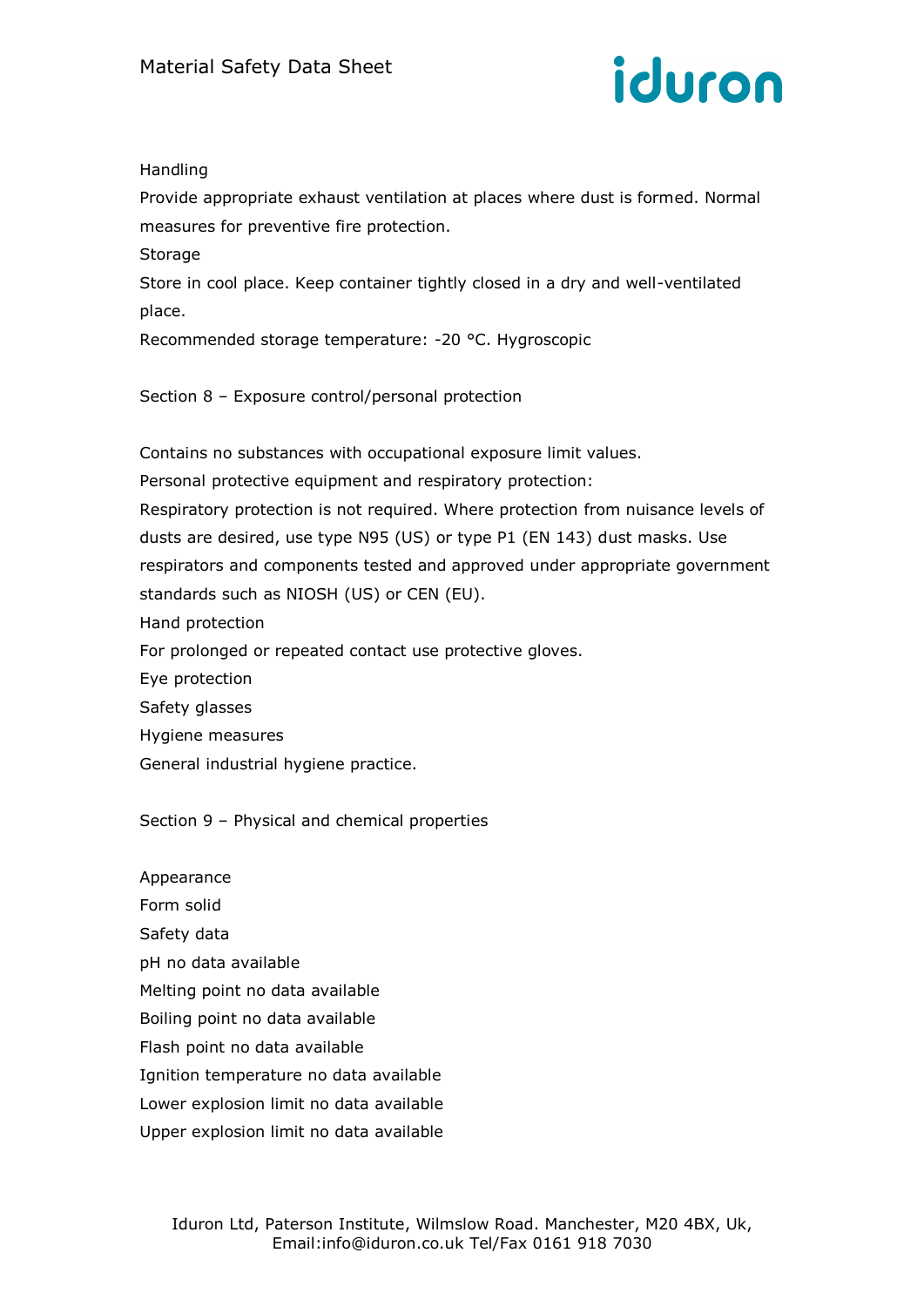

Water solubility no data available

Section 10 – Stability and reactivity

Storage stability Very stable under recommended storage conditions; -20°C. Conditions to avoid Avoid moisture. Materials to avoid Strong oxidizing agents Hazardous decomposition products Hazardous decomposition products formed under fire conditions. - Carbon oxides, nitrogen oxides. Sulphur oxides, Sodium oxides

#### Section 11 – Toxicological information

Acute toxicity no data available Irritation and corrosion no data available Sensitisation no data available Chronic exposure IARC: No component of this product presents at levels greater than or equal to 0.1% is identified as probable, possible or confirmed human carcinogen by IARC.

#### Signs and Symptoms of Exposure

Heparin and its salts act as anticoagulants subcutaneously or intravenously. To the best of our knowledge, the chemical, physical, and toxicological properties have not been thoroughly investigated.

## Potential Health Effects

Inhalation May be harmful if inhaled. May cause respiratory tract irritation. Skin May be harmful if absorbed through skin. May cause skin irritation. Eyes May cause eye irritation. Ingestion May be harmful if swallowed.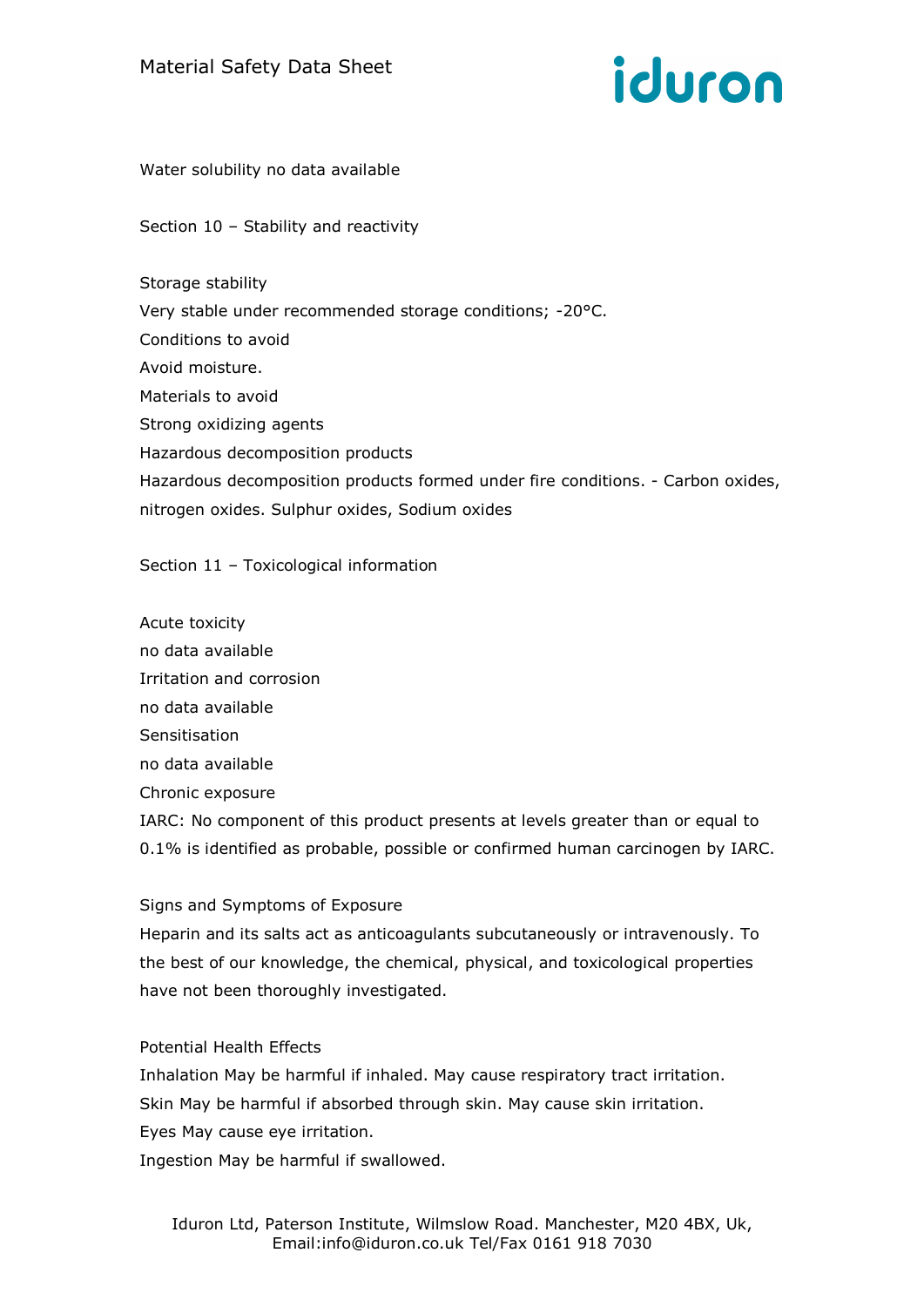

Target Organs Blood.

Section 12 – Ecological information

E limination information (persistence and degradability) no data available E cotoxicity effects no data available

Section 13 – Disposal information

Observe all federal, state, and local environmental regulations. Contaminated packaging - Dispose of as unused product.

Section 14 – Transport information

ADR/RID Not dangerous goods IMDG Not dangerous goods IATA Not dangerous goods

Section 15 - Regulatory information

Labelling according to EC Directives Further information:

The product does not need to be labelled in accordance with EC directives or respective national laws.

Section 16 – Further information

The above information is believed to be correct but does not purport to be all inclusive and shall be used only as a guide. The information in this document is based on the present state of our knowledge and is applicable to the product with regard to appropriate safety precautions. It does not represent any guarantee of